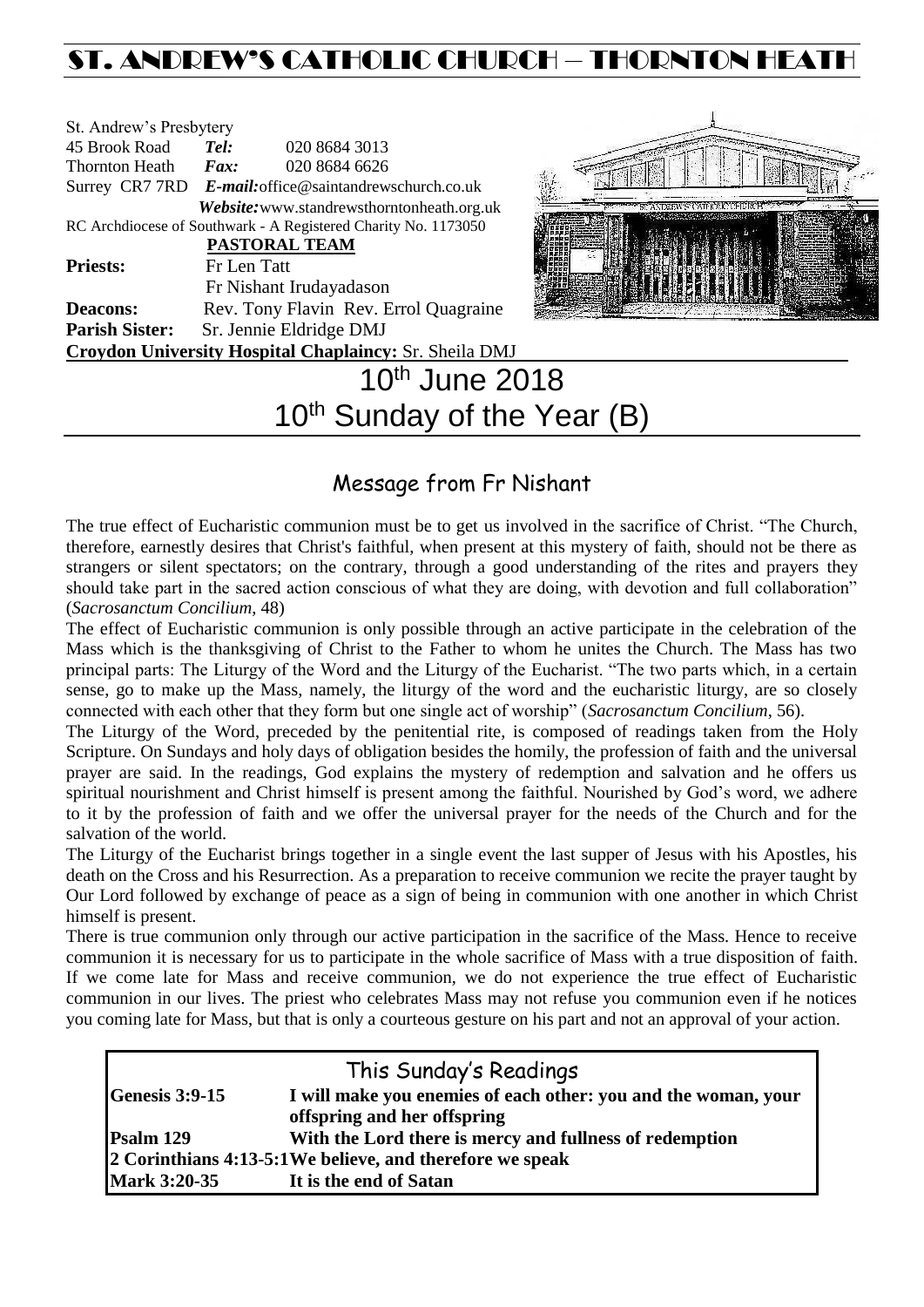# Diary for the Week

| Sunday 10 <sup>th</sup> June    |                    | 6.00pm (Saturday) First Mass of Sunday                   | Glenda McGrath RIP           |
|---------------------------------|--------------------|----------------------------------------------------------|------------------------------|
| $10^{th}$ Sunday of the Year    |                    |                                                          |                              |
| (B)                             | 9.30am             | Mass                                                     | Parishioners                 |
|                                 | 11.30am            | Mass                                                     | Mr & Mrs B. D'Cruz           |
|                                 | 5.00pm             | <b>Rosary</b>                                            |                              |
|                                 | $5.15 - 5.45$ pm   | <b>Exposition and Benediction</b>                        |                              |
|                                 | 6.00 <sub>pm</sub> | Mass                                                     | <b>Holy Souls</b>            |
|                                 | 7.00 - 9.00pm      | <b>Charismatic Prayer Group</b>                          |                              |
| Monday 11 <sup>th</sup> June    | 7.30am             | Mass                                                     | <b>Holy Souls</b>            |
| <b>St Barnabus</b>              | 10.00am            | Mass                                                     | <b>Holy Souls</b>            |
| 1 Kg 17:1-6                     | $5.45 - 7.15$ pm   | <b>Beavers (hall)</b>                                    |                              |
| $Mt 5:1-12$                     | $7.00 - 8.00$ pm   | <b>Parish Surgery</b>                                    |                              |
|                                 | $7.00 - 8.00$ pm   | <b>Family Holy Hour (Church)</b>                         |                              |
|                                 | $7.30 - 9.00$ pm   | Scouts (hall)                                            |                              |
| Tuesday 12 <sup>th</sup> June   | 7.30am             | Mass                                                     | Michael & Phyllis Keane      |
| Feria                           | 10.00am            | <b>Funeral Mass</b>                                      | <b>Patrick Tiernan RIP</b>   |
| 1 Kg 17:7-16                    | 5.15pm             | <b>First Holy Communion</b>                              |                              |
| Mt 5:13-16                      |                    | rehearsals                                               |                              |
| Wednesday 13 <sup>th</sup> June | 7.30am             | Mass                                                     | <b>Holy Souls</b>            |
| St Anthony of Padua             | 10.00am            | Mass                                                     | Michael D'Souza RIP (Anniv)  |
| 1 Kg 18:20-39                   | 2.00 <sub>pm</sub> | <b>Active Retirement Group</b>                           |                              |
| Mt 5:17-19                      | 6.00pm             | <b>Lectio Divina Group (hall)</b>                        |                              |
|                                 | 7.30pm             | <b>Legion of Mary (hall)</b>                             |                              |
| Thursday 14 <sup>th</sup> June  | 7.30am             | Mass                                                     | <b>Holy Souls</b>            |
| Feria                           | 10.00am            | Mass                                                     | <b>Holy Souls</b>            |
| 1 Kg 18:41-46, Mt 5:20-26       | $7.00 - 8.30$ pm   | <b>Cubs (St James the Great)</b>                         |                              |
| Friday 15 <sup>th</sup> June    | 7.30am             | Mass                                                     | <b>Frances Tucker</b>        |
| Feria                           | 10.00am            | Mass                                                     | Olivia Nunes (Birthday)      |
| 1 Kg 19:9. 11-16                | 6.00pm             | <b>Altar Servers training (for</b>                       |                              |
| Mt 5:27-32                      |                    | 6pm Mass on Saturday &                                   |                              |
|                                 |                    | Sunday teams)                                            |                              |
| Saturday 16 <sup>th</sup> June  | 9.30am             | Mass                                                     | <b>Holy Souls</b>            |
| Feria                           | $10.00 - 10.30$ am | <b>Confessions</b>                                       |                              |
| 1 Kg 19:19-21                   | $5.00 - 5.30$ pm   | <b>Confessions</b>                                       |                              |
| Mt 5:33-37                      | 6.00 <sub>pm</sub> | First Mass of Sunday- First   Theo Fernandes RIP (Anniv) |                              |
|                                 |                    | <b>Holy Communion Mass</b>                               |                              |
| Sunday 17 <sup>th</sup> June    | 9.30am             | <b>Mass - First Holy</b>                                 | D. Cruz Family & Friends RIP |
| $11^{th}$ Sunday of the Year    |                    | <b>Communion Mass</b>                                    |                              |
| (B)                             | 11.30am            | <b>Mass - First Holy</b>                                 | Parishioners                 |
|                                 |                    | <b>Communion Mass</b>                                    |                              |
| (Father's Day)                  | 5.00pm             | <b>Rosary</b>                                            |                              |
|                                 | $5.15 - 5.45$ pm   | <b>Exposition and Benediction</b>                        |                              |
|                                 | 6.00 <sub>pm</sub> | Mass                                                     | <b>Holy Souls</b>            |
|                                 | $7.00 - 9.00$ pm   | <b>Charismatic Prayer Group</b>                          |                              |

| Money Matters                 |                  |                               |                              |  |  |
|-------------------------------|------------------|-------------------------------|------------------------------|--|--|
|                               |                  | <b>Collection Last Sunday</b> | £1,758.43 (£1.75 per person) |  |  |
|                               |                  | Payment by Standing Order     | £ $761.00$                   |  |  |
|                               |                  | Total offertory               | £2,519.43                    |  |  |
|                               |                  | Second collection for CaTEW   |                              |  |  |
| Thank you for your generosity |                  |                               |                              |  |  |
| Altar Servers                 |                  |                               | Church Cleaners              |  |  |
|                               | This week Team 1 |                               | This week Sancho's Dusters   |  |  |
|                               | Next week Team 2 |                               | Next week St Jude's Group    |  |  |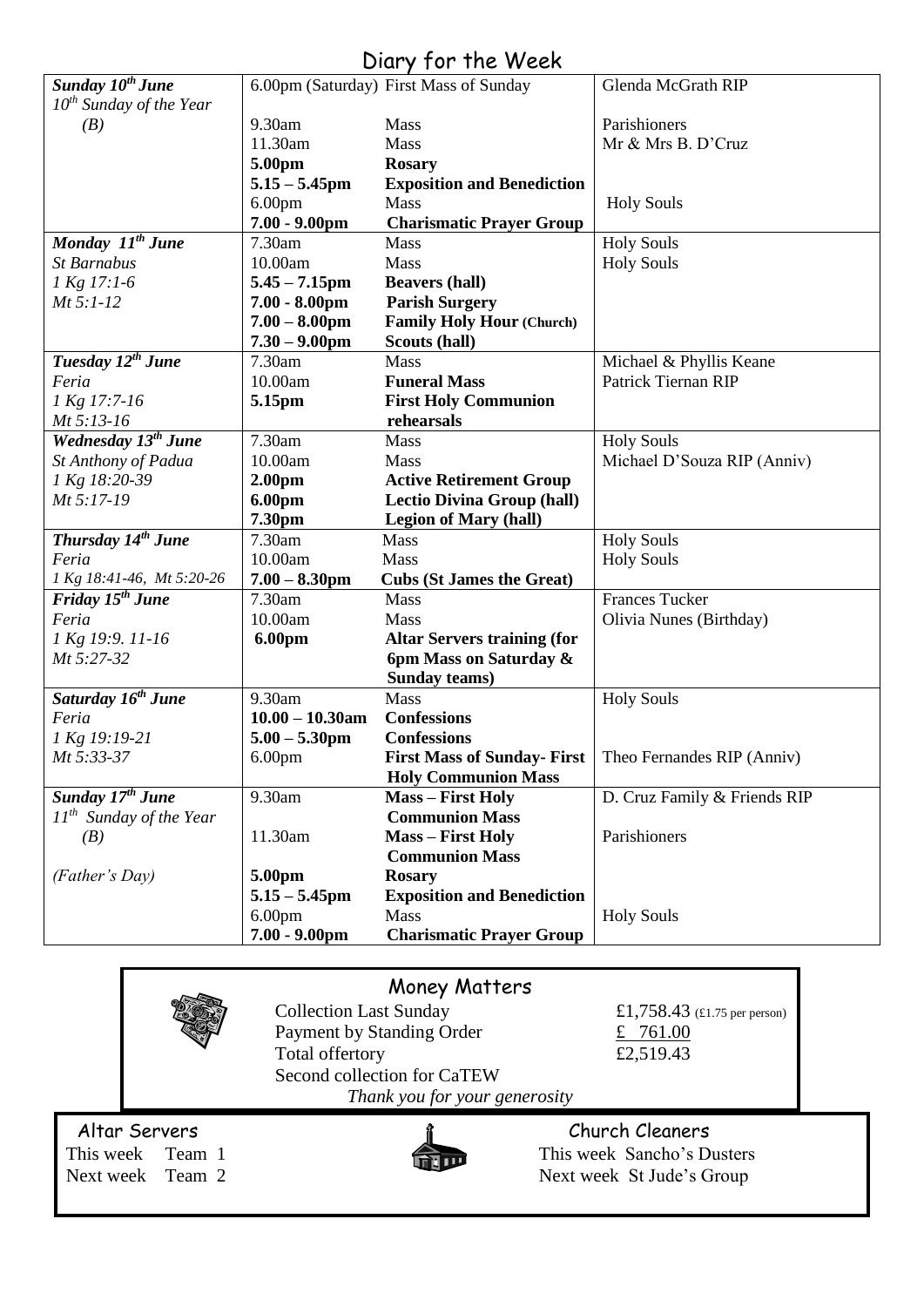# St. Andrew's Parish Notices

# **CONFIRMATIONS WITH BISHOP PAUL HENDRICKS**

Congratulations to our young people who received their Sacrament of Confirmation with Bishop Paul on Saturday 9<sup>th</sup> June. Please keep them and their families in your prayers.

# **COMMISSIONING OF ALTAR SERVERS**

At the 9.30am Mass we will be enrolling our Altar Servers who did not get the opportunity to enrol recently.

#### **SECOND COLLECTION THIS WEEKEND**

The second collection this weekend is for the Catholic Trust for England and Wales (CaTEW). CaTEW supports the legal, financial and charitable activities of the Bishops' Conference, its departments, agencies and offices. This collection helps supply the Bishops of England and Wales with the revenue necessary for the central administration of the Church in this country.

# **FAMILY HOLY HOUR**

We hope you will join us to pray in front of the Blessed Sacrament on Monday, 11<sup>th</sup> June from 7.00 to 8.00pm. During the hour there are readings from scripture, hymns, bidding prayers and a short period of silence. Please join us even if only for 10 minutes - it will bring a blessing to you, your family and our parish.

# **FIRST HOLY COMMUNION**

Please note that there will be a First Holy Communion rehearsal on Tuesday  $12<sup>th</sup>$  June at 5.15pm in the Church.

This year there are over 50 children who will be receiving communion over the weekends of the  $16<sup>th</sup>/17<sup>th</sup>$ and 24th June. Please pray for the children and their families.

# **NEW HEADTEACHER AT VIRGO FIDELIS**

The new headteacher at Virgo Fidelis Convent Senior School, Mrs Hilary Meyer, will be coming to St Andrews to introduce herself to the congregation on Sunday 17<sup>th</sup> June at the 9.30am and 11.30am Masses.

#### **GIFT AID ENVELOPES**

If you are still using last year's envelopes or have not collected this year's please contact Albert Tang on his mobile on 07703 263631 or email him at [albert.tang.uk@googlemail.com.](mailto:albert.tang.uk@googlemail.com) It is important that you using the correct envelopes. If you are not in the Gift Aid scheme please consider joining as it costs you nothing more other than what you are giving. The benefit is that the parish can claim back 25% of tax on your donation from HMRC. For example, on a donation of £10 the parish gets back £2.50 from the government.

#### **CHURCH KEY REGISTER**

We have been asked by our insurance company to ensure that we have an up-to-date register of everyone who hold Church keys (just for the Church, not the hall). It is important that we comply with this request for insurance purposes. Please can we ask that everyone who has Church keys to let us know as you will have to come in to sign your details in our register.

# **SOCIAL COMMITTEE: ITALIAN NIGHT – SATURDAY 14TH JULY**

The Social Committee will be having an Italian night in the Church hall on Saturday  $14<sup>th</sup>$  July from 7.30-10.30pm. There will be a glass of prosecco on arrival followed by a 3 course meal, dancing, a raffle and a licenced bar. Tickets are £12 each for adults and £6 for children and they will be on sale after all Masses.

#### **CAMERAS IN CHURCH**

Please do not use cameras in Church to photograph or film children during any Mass. This contravenes Safeguarding protocols. While you might be planning to capture your own children in any photo, if you